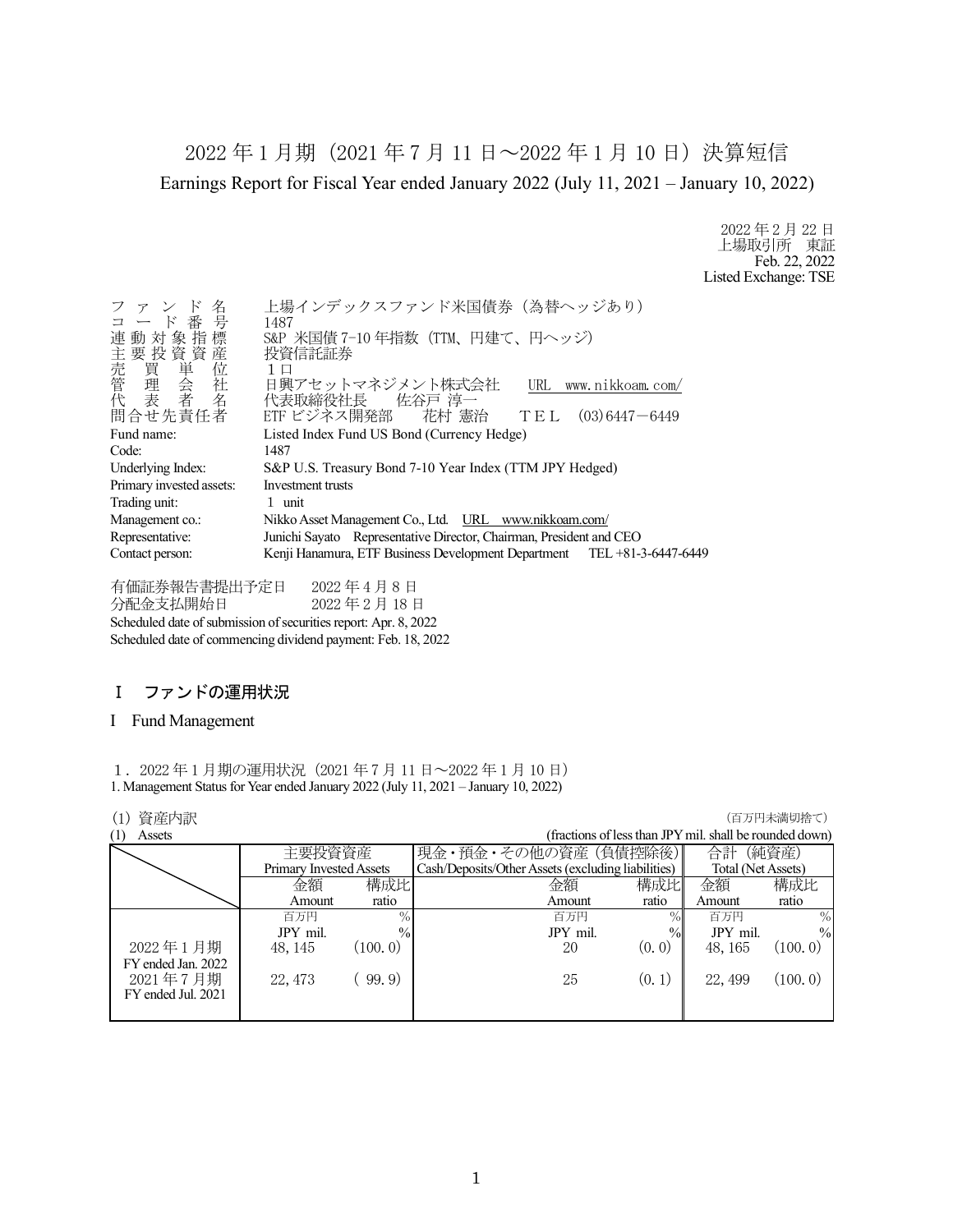### (2) 設定・解約実績

#### (2) Creation and Redemption

|                                                      | 前計算期間末発行済口数<br>No. of Issued Units at End of<br>Previous Fiscal Period | 設定口数<br>No. of Units<br>Created<br>(②) | 解約口数<br>No. of Units<br>Redeemed<br>$(\circledS)$ | 当計算期間末発行済口数<br>No. of Issued Units at End of<br>Fiscal Period<br>$(①+②-③)$ |
|------------------------------------------------------|------------------------------------------------------------------------|----------------------------------------|---------------------------------------------------|----------------------------------------------------------------------------|
|                                                      | 千口                                                                     | 千口                                     | 千口                                                | 千口                                                                         |
|                                                      | '000 units                                                             | '000 units                             | '000 units                                        | '000 units                                                                 |
| 2022年1月期                                             | 1,213                                                                  | 2,053                                  | 556                                               | 2,710                                                                      |
| FY ended Jan. 2022<br>2021年7月期<br>FY ended Jul. 2021 | 941                                                                    | 940                                    | 669                                               | 1,213                                                                      |

#### (3) 基準価額

(3) Net Asset Value

|                                | 総資産<br>Total Assets<br>$\circledcirc$ | 負債<br>Liabilities<br>(②) | 純資産<br>Net Assets<br>$(\mathcal{D}(\mathbb{O}-2))$ | 1口当たり基準価額<br>((3)当計算期間末発行済口数)<br>$\times$ 1)<br>Net Asset Value per 1 unit<br>$((\textcircled{3}/No. of Issued Units at End of Fiscal Period)\times 1)$ |
|--------------------------------|---------------------------------------|--------------------------|----------------------------------------------------|---------------------------------------------------------------------------------------------------------------------------------------------------------|
|                                | 百万円<br>JPY mil.                       | 百万円<br>JPY mil.          | 百万円<br>JPY mil.                                    | 円<br><b>JPY</b>                                                                                                                                         |
|                                |                                       |                          |                                                    |                                                                                                                                                         |
| 2022年1月期                       | 48,653                                | 488                      | 48, 165                                            | 17,767                                                                                                                                                  |
| FY ended Jan. 2022<br>2021年7月期 | 22,723                                | 224                      | 22, 499                                            | 18,547                                                                                                                                                  |
| FY ended Jul. 2021             |                                       |                          |                                                    |                                                                                                                                                         |

### (4) 分配金

(4) Dividend Payment

|                                | 1口当たり分配金<br>Dividend per 1 unit |
|--------------------------------|---------------------------------|
|                                | 円                               |
|                                | JPY                             |
| 2022年1月期<br>FY ended Jan. 2022 | 1711                            |
| 2021年7月期<br>FY ended Jul. 2021 | 1721                            |

(注)分配金は売買単位当たりの金額

\*Dividend per Trading Unit

2.会計方針の変更

2. Change in Accounting Policies

① 会計基準等の改正に伴う変更 無

- ①Changes accompanying revision to accounting standards, etc. No ② ①以外の変更 無
- ②Changes other than those in ① No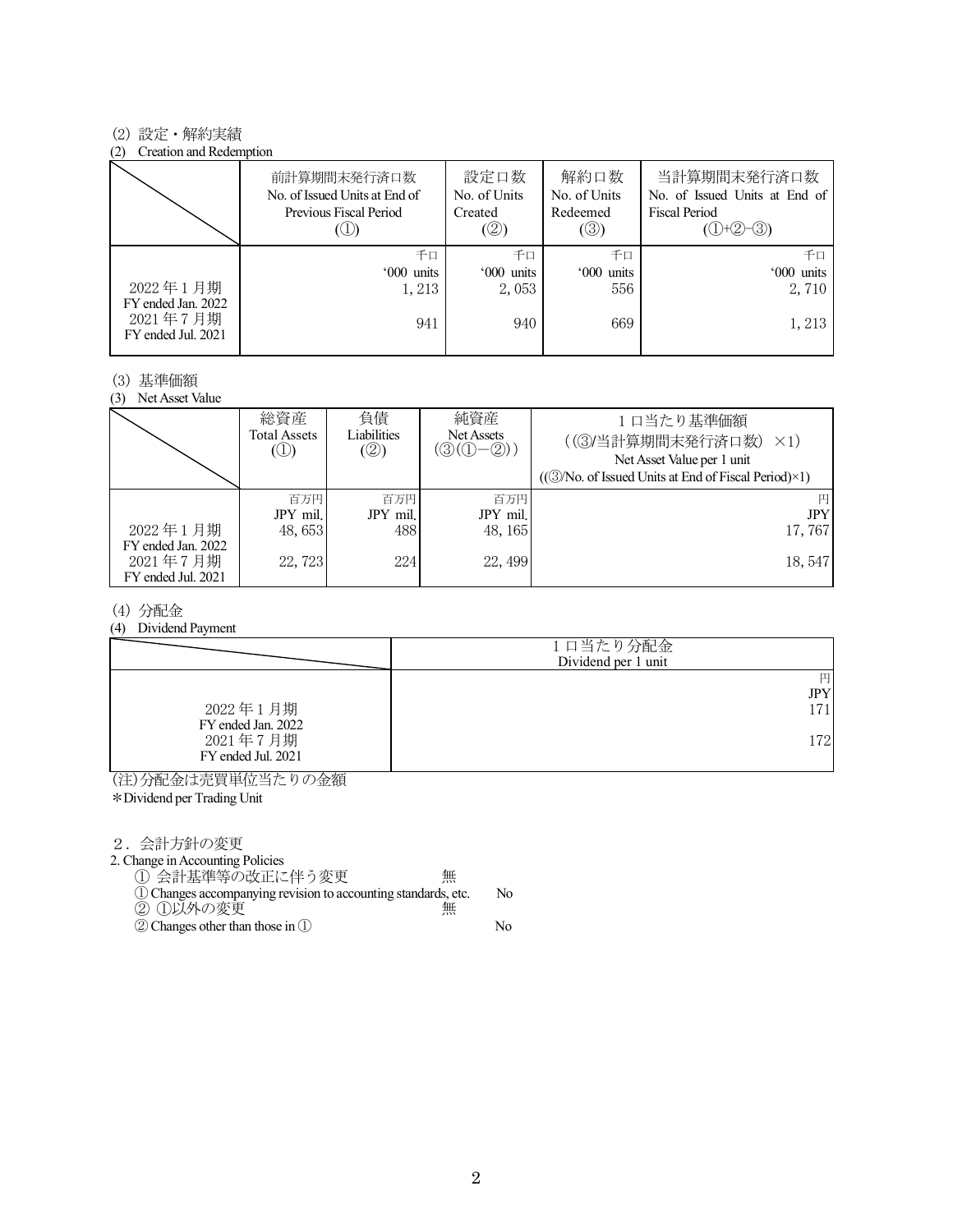# Ⅱ 財務諸表等 Financial Statements

# (1)貸借対照表 Balance Sheet

|                                                              |                                                                      | (単位:円) (Unit:JPY)                                                           |
|--------------------------------------------------------------|----------------------------------------------------------------------|-----------------------------------------------------------------------------|
|                                                              | 第10期<br>2021年7月10日現在<br>$10^{th}$ Fiscal Year<br>As of Jul. 10, 2021 | 第11期<br>2022年1月10日現在<br>11 <sup>th</sup> Fiscal Year<br>As of Jan. 10, 2022 |
| 資産の部 Assets                                                  |                                                                      |                                                                             |
| 流動資産 Current assets                                          |                                                                      |                                                                             |
| コール・ローン Call loans                                           | 249, 976, 905                                                        | 508, 775, 285                                                               |
| 投資信託受益証券 Security investment<br>trust beneficiary securities | 22, 473, 654, 300                                                    | 48, 145, 166, 756                                                           |
| 親投資信託受益証券 Parents trust<br>beneficiary securities            | 9,981                                                                | 9,980                                                                       |
| 流動資産合計 Total current assets                                  | 22, 723, 641, 186                                                    | 48, 653, 952, 021                                                           |
| 資産合計 Total assets                                            | 22, 723, 641, 186                                                    | 48, 653, 952, 021                                                           |
| 負債の部 Liabilities                                             |                                                                      |                                                                             |
| 流動負債 Current liabilities                                     |                                                                      |                                                                             |
| 未払収益分配金 Unpaid dividends                                     | 208, 653, 544                                                        | 463, 574, 502                                                               |
| 未払受託者報酬 Trustee fee payable                                  | 2, 651, 950                                                          | 5, 231, 540                                                                 |
| 未払委託者報酬 Investment trust<br>management fee payable           | 7, 425, 641                                                          | 14, 648, 480                                                                |
| 未払利息 Accrued interest expenses                               | 280                                                                  | 92                                                                          |
| その他未払費用 Other accrued expenses                               | 5, 588, 074                                                          | 4, 596, 071                                                                 |
| 流動負債合計 Total current liabilities                             | 224, 319, 489                                                        | 488, 050, 685                                                               |
| 負債合計 Total liabilities                                       | 224, 319, 489                                                        | 488, 050, 685                                                               |
| 純資産の部 Net assets                                             |                                                                      |                                                                             |
| 元本等 Principal and other                                      |                                                                      |                                                                             |
| 元本 Principal                                                 | 24, 262, 040, 000                                                    | 54, 219, 240, 000                                                           |
| 剰余金 Surplus                                                  |                                                                      |                                                                             |
| 期末剰余金又は期末欠損金(△)<br>Surplus (deficit) at end of period        | $\triangle$ 1, 762, 718, 303                                         | $\triangle 6, 053, 338, 664$                                                |
| (分配準備積立金)<br>Reserve for<br>distribution                     | 17, 764, 866                                                         | 13, 057, 794                                                                |
| 元本等合計 Total principal and other                              | 22, 499, 321, 697                                                    | 48, 165, 901, 336                                                           |
| 純資産合計 Total net assets                                       | 22, 499, 321, 697                                                    | 48, 165, 901, 336                                                           |
| 負債純資産合計 Total liabilities and net<br>assets                  | 22, 723, 641, 186                                                    | 48, 653, 952, 021                                                           |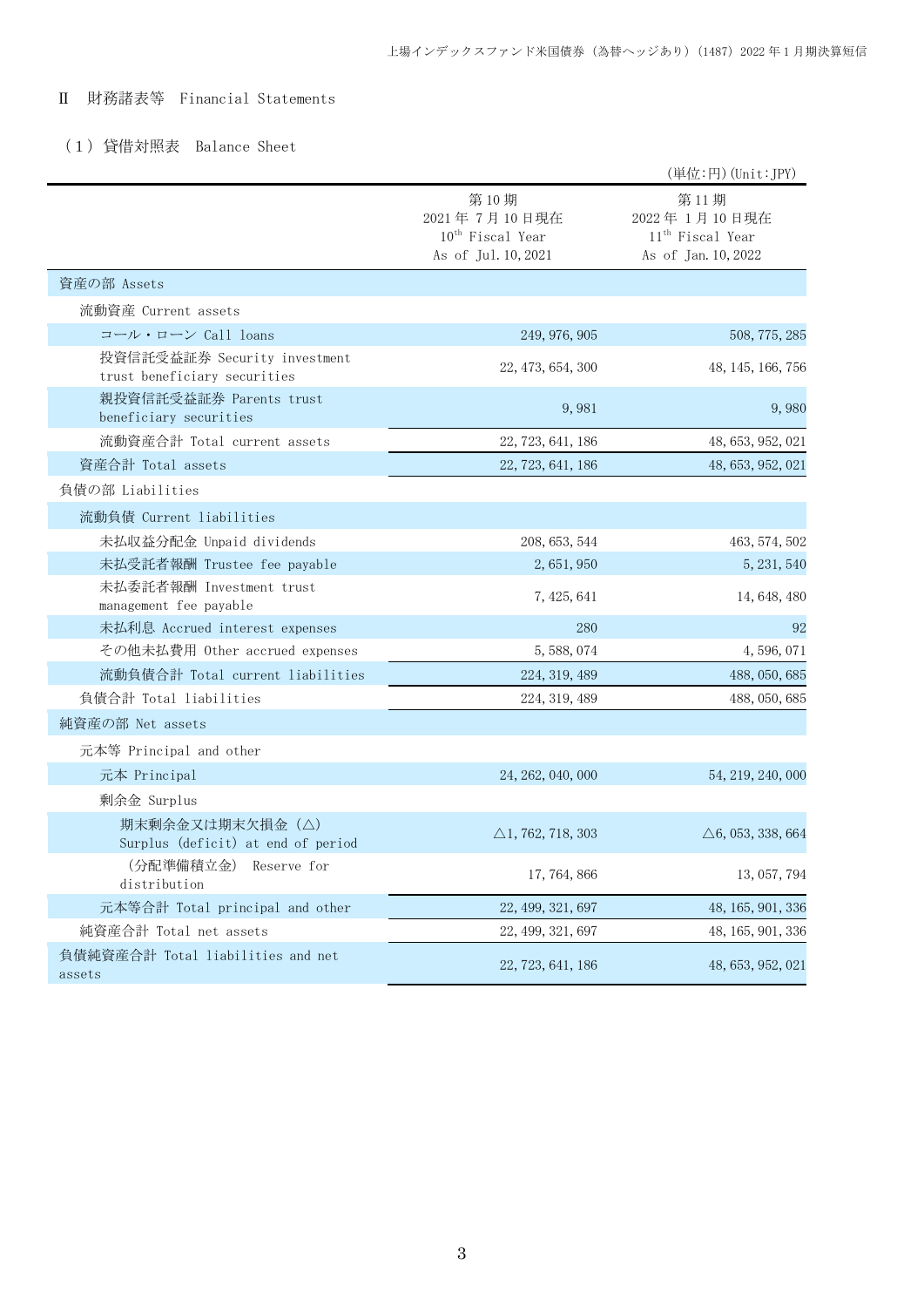上場インデックスファンド米国債券(為替ヘッジあり)(1487)2022 年 1 月期決算短信

(2)損益及び剰余金計算書 Statement of Income and Retained Earnings

|                                                                                                                           |                                                                                                                      | (単位:円) (Unit:JPY)                                                                                                 |
|---------------------------------------------------------------------------------------------------------------------------|----------------------------------------------------------------------------------------------------------------------|-------------------------------------------------------------------------------------------------------------------|
|                                                                                                                           | 第10期<br>2021年1月11日<br>自<br>2021年7月10日<br>至<br>10 <sup>th</sup> Fiscal Year<br>From Jan. 11, 2021<br>to Jul. 10, 2021 | 第11期<br>2021年7月11日<br>目<br>至 2022年1月10日<br>11 <sup>th</sup> Fiscal Year<br>From Jul. 11, 2021<br>to Jan. 10, 2022 |
| 営業収益 Operating revenue                                                                                                    |                                                                                                                      |                                                                                                                   |
| 受取配当金 Dividends income                                                                                                    | 224, 498, 435                                                                                                        | 483, 352, 492                                                                                                     |
| 受取利息 Interest income                                                                                                      |                                                                                                                      | 3                                                                                                                 |
| 有価証券売買等損益 Profit and loss on<br>buying and selling of securities and other                                                | $\triangle$ 412, 577, 260                                                                                            | $\triangle$ 1, 827, 806, 509                                                                                      |
| 営業収益合計 Total operating revenue                                                                                            | $\triangle$ 188, 078, 825                                                                                            | $\triangle$ 1, 344, 454, 014                                                                                      |
| 営業費用 Operating expenses                                                                                                   |                                                                                                                      |                                                                                                                   |
| 支払利息 Interest expenses                                                                                                    | 2,937                                                                                                                | 8,974                                                                                                             |
| 受託者報酬 Trustee fee                                                                                                         | 2,651,950                                                                                                            | 5, 231, 540                                                                                                       |
| 委託者報酬 Investment trust management fee                                                                                     | 7, 425, 641                                                                                                          | 14, 648, 480                                                                                                      |
| その他費用 Other expenses                                                                                                      | 1, 916, 175                                                                                                          | 4,596,071                                                                                                         |
| 営業費用合計 Total operating expenses                                                                                           | 11, 996, 703                                                                                                         | 24, 485, 065                                                                                                      |
| 営業利益又は営業損失 (△) Operating income<br>$(\text{loss})$                                                                        | $\triangle$ 200, 075, 528                                                                                            | $\triangle$ 1, 368, 939, 079                                                                                      |
| 経常利益又は経常損失(△)<br>Ordinary income<br>$(\text{loss})$                                                                       | $\triangle$ 200, 075, 528                                                                                            | $\triangle$ 1, 368, 939, 079                                                                                      |
| 当期純利益又は当期純損失 (△) Net income<br>$(\text{loss})$                                                                            | $\triangle$ 200, 075, 528                                                                                            | $\triangle$ 1, 368, 939, 079                                                                                      |
| 一部解約に伴う当期純利益金額の分配額又は一部解<br>約に伴う当期純損失金額の分配額(△)<br>Distribution of net income (loss) from partial<br>redemptions            |                                                                                                                      |                                                                                                                   |
| 期首剰余金又は期首欠損金 (△) Surplus<br>(deficit) at beginning of period                                                              | $\triangle$ 955, 658, 521                                                                                            | $\triangle$ 1, 762, 718, 303                                                                                      |
| 剰余金増加額又は欠損金減少額 Increase in<br>surplus or decrease in deficit                                                              | 1, 058, 324, 000                                                                                                     | 790, 151, 500                                                                                                     |
| 当期一部解約に伴う剰余金増加額又は欠損金減<br>少額 Increase in surplus or decrease in<br>deficit from partial redemptions                        | 1, 058, 324, 000                                                                                                     | 790, 151, 500                                                                                                     |
| 当期追加信託に伴う剰余金増加額又は欠損金減<br>少額 Increase in surplus or decrease in<br>deficit from additional subscriptions for<br>the period |                                                                                                                      |                                                                                                                   |
| 剰余金減少額又は欠損金増加額 Decrease in<br>surplus or increase in deficit                                                              | 1, 456, 654, 710                                                                                                     | 3, 248, 258, 280                                                                                                  |
| 当期一部解約に伴う剰余金減少額又は欠損金増<br>加額 Decrease in surplus or increase in<br>deficit from partial redemptions                        |                                                                                                                      |                                                                                                                   |
| 当期追加信託に伴う剰余金減少額又は欠損金増<br>加額 Decrease in surplus or increase in<br>deficit from additional subscriptions for<br>the period | 1, 456, 654, 710                                                                                                     | 3, 248, 258, 280                                                                                                  |
| 分配金 Dividends                                                                                                             | 208, 653, 544                                                                                                        | 463, 574, 502                                                                                                     |
| 期末剰余金又は期末欠損金(△)<br>Surplus<br>(deficit) at end of period                                                                  | $\triangle$ 1, 762, 718, 303                                                                                         | $\triangle 6, 053, 338, 664$                                                                                      |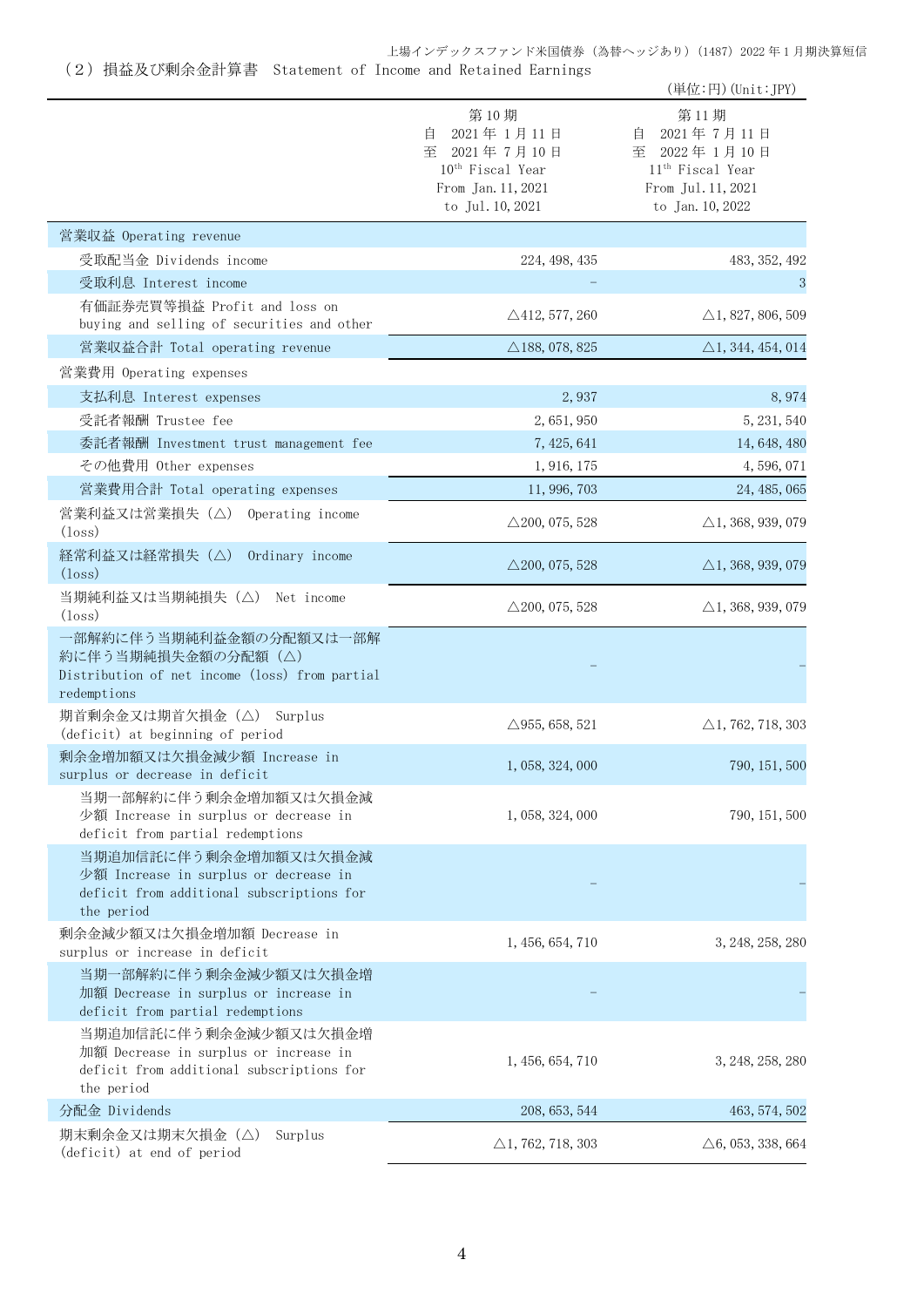# (3)注記表

(重要な会計方針に係る事項に関する注記)

| 有価証券の評価基準及び評価方法 | 投資信託受益証券                            |
|-----------------|-------------------------------------|
|                 | 移動平均法に基づき当該投資信託受益証券の基準価額で評価しております。  |
|                 | 親投資信託受益証券                           |
|                 | 移動平均法に基づき当該親投資信託受益証券の基準価額で評価しております。 |

(貸借対照表に関する注記)

|                  |                         | 第10期                  | 第11期                            |
|------------------|-------------------------|-----------------------|---------------------------------|
|                  |                         | 2021年7月10日現在          | 2022年1月10日現在                    |
| $\overline{1}$ . | 期首元本額                   | 18, 831, 840, 000 円   | 24, 262, 040, 000 円             |
|                  | 期中追加設定元本額               | 18, 814, 200, 000 円   | 41,077,200,000円                 |
|                  | 期中一部解約元本額               | $13,384,000,000$ 円    | 11, 120, 000, 000 円             |
| 2.               | 受益権の総数                  | $1, 213, 102 \square$ | $2,710,962 \square$             |
| <sup>3</sup> .   | 元本の欠損                   |                       |                                 |
|                  | 純資産額が元本総額を下回る場合におけるその差額 | 1,762,718,303円        | $6,053,338,664 \text{ }\square$ |

(損益及び剰余金計算書に関する注記)

|               | 第10期             |                       |               | 第11期                            |                     |
|---------------|------------------|-----------------------|---------------|---------------------------------|---------------------|
|               | 自 2021年1月11日     |                       | 自 2021年7月11日  |                                 |                     |
|               | 至 2021年7月10日     |                       |               | 至 2022年1月10日                    |                     |
|               | 分配金の計算過程         |                       |               | 分配金の計算過程                        |                     |
| A             | 当期配当等収益額         | $224, 495, 498$ 円     | A             | 当期配当等収益額                        | 483, 343, 521 円     |
| B             | 親ファンドの配当等収益額     | $0$ $\Box$            | B             | 親ファンドの配当等収益額                    | $0$ $\Box$          |
| $\mathcal{C}$ | 分配準備積立金          | 13,916,678円           | $\mathcal{C}$ | 分配準備積立金                         | 17,764,866円         |
| D             | 配当等収益額合計 (A+B+C) | $238, 412, 176$ 円     | D             | 配当等収益額合計(A+B+C)                 | 501, 108, 387 円     |
| E             | 経費               | $11,993,766$ 円        | E             | 経費                              | 24, 476, 091 円      |
| F             | 収益分配可能額(D-E)     |                       |               | 226, 418, 410 円 F 収益分配可能額 (D-E) | 476, 632, 296 円     |
| G             | 収益分配金額           | 208, 653, 544 円       | G             | 収益分配金額                          | 463, 574, 502 円     |
| H             | 次期繰越金(分配準備積立金)   | 17,764,866円           | H             | 次期繰越金 (分配準備積立金)                 | 13, 057, 794 円      |
|               | $(F-G)$          |                       |               | $(F-G)$                         |                     |
|               | 口数               | $1, 213, 102 \square$ |               | 口数                              | $2,710,962 \square$ |
|               | 分配金額 (1 口当たり)    | 172 円                 |               | 分配金額 (1 口当たり)                   | 171円                |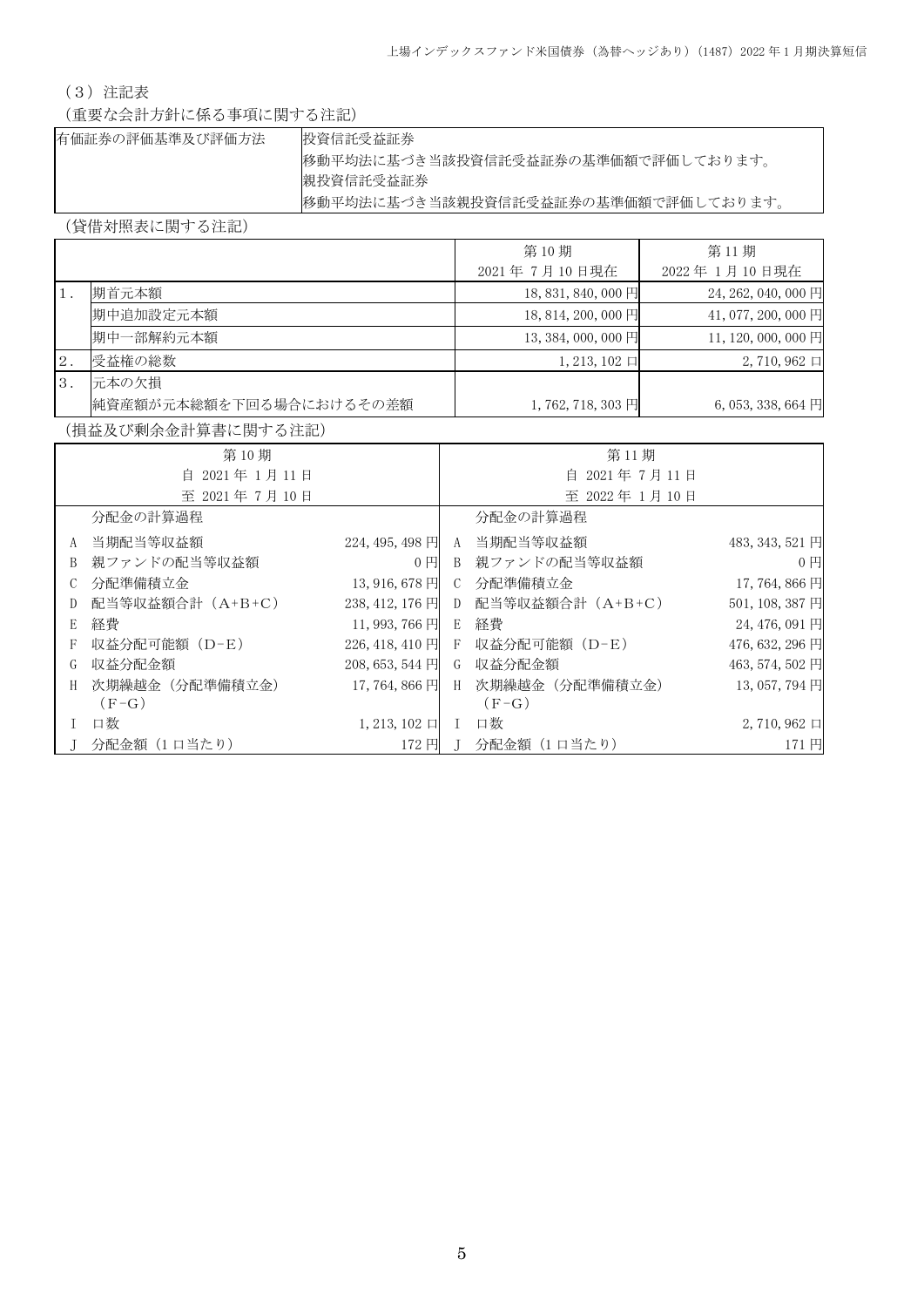(金融商品に関する注記)

### Ⅰ金融商品の状況に関する事項

|                | 第10期                                                                                                                                                                                                                                                                                          | 第11期           |
|----------------|-----------------------------------------------------------------------------------------------------------------------------------------------------------------------------------------------------------------------------------------------------------------------------------------------|----------------|
|                | 自 2021年 1月11日                                                                                                                                                                                                                                                                                 | 自 2021年 7月 11日 |
|                | 至 2021年7月10日                                                                                                                                                                                                                                                                                  | 至 2022年1月10日   |
| 金融商品に対する取組方針   | 当ファンドは証券投資信託として、有価<br>証券、デリバティブ取引等の金融商品の<br>運用を信託約款に定める「運用の基本方」<br>針」に基づき行っております。                                                                                                                                                                                                             | 同左             |
| るリスク           | 金融商品の内容及び当該金融商品に係   当ファンドが運用する主な有価証券は、<br>「重要な会計方針に係る事項に関する注<br>記」の「有価証券の評価基準及び評価方<br>法」に記載の有価証券等であり、全て売<br> 買目的で保有しております。また、主な<br> デリバティブ取引には、先物取引、オプ<br> ション取引、スワップ取引等があり、信 <br>託財産に属する資産の効率的な運用に資<br> するために行うことができます。当該有<br>価証券及びデリバティブ取引には、性質<br>に応じてそれぞれ価格変動リスク、流動<br> 性リスク、信用リスク等があります。 | 同左             |
| 金融商品に係るリスク管理体制 | 運用部門、営業部門と独立した組織であ<br>るリスク管理部門を設置し、全社的なリ<br>スク管理活動のモニタリング、指導の一<br>元化を図っております。                                                                                                                                                                                                                 | 同左             |

### Ⅱ金融商品の時価等に関する事項

|                             | 第10期<br>2021年7月10日現在                                                                                                                                                                                               | 第11期<br>2022年 1月10日現在 |
|-----------------------------|--------------------------------------------------------------------------------------------------------------------------------------------------------------------------------------------------------------------|-----------------------|
| 貸借対照表計上額、時価及びその差額           | 貸借対照表計上額は期末の時価で計上し<br>ているため、その差額はありません。                                                                                                                                                                            | 同左                    |
| 時価の算定方法                     | (1)有価証券<br>売買目的有価証券                                                                                                                                                                                                | (1) 有価証券              |
|                             | 重要な会計方針に係る事項に関する注記<br>「有価証券の評価基準及び評価方法」に<br>記載しております。                                                                                                                                                              | 同左                    |
|                             | (2)デリバティブ取引                                                                                                                                                                                                        | (2)デリバティブ取引           |
|                             | 該当事項はありません。                                                                                                                                                                                                        | 同左                    |
|                             | (3)上記以外の金融商品                                                                                                                                                                                                       | (3)上記以外の金融商品          |
|                             | 短期間で決済されることから、時価は帳<br> 簿価額と近似しているため、当該金融商<br>品の時価を帳簿価額としております。                                                                                                                                                     | 同左                    |
| 金融商品の時価等に関する事項につい<br>ての補足説明 | 金融商品の時価には、市場価格に基づく  金融商品の時価の算定においては一定の<br>価額のほか、市場価格がない場合には合  前提条件等を採用しているため異なる前<br>理的に算定された価額が含まれておりま 提条件等によった場合、当該価額が異な<br>す。当該価額の算定においては一定の前 ることもあります。<br>提条件等を採用しているため、異なる前<br>提条件等によった場合、当該価額が異な<br>ることもあります。 |                       |